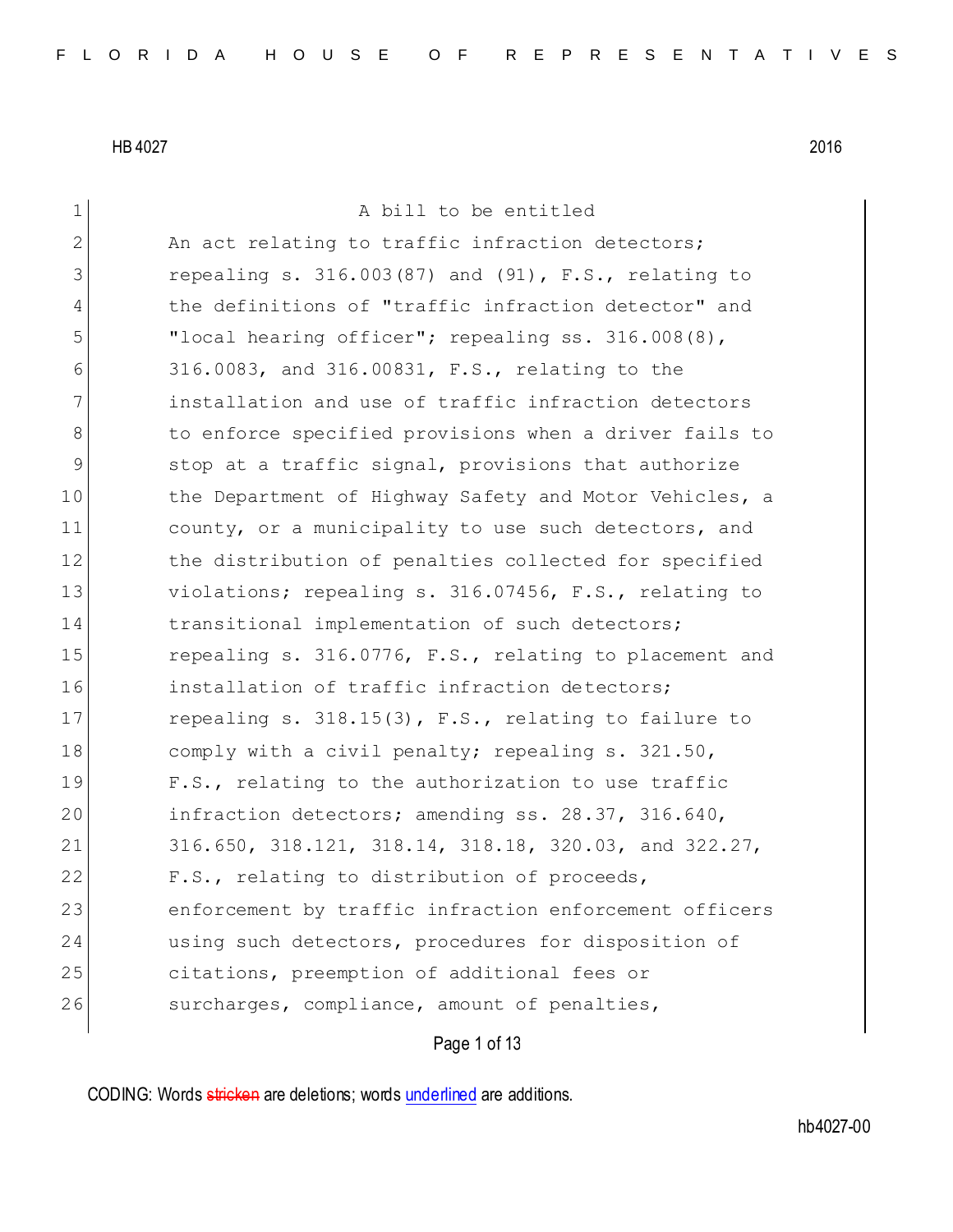| FLORIDA HOUSE OF REPRESENTATIVES |  |  |  |  |  |  |  |  |  |  |
|----------------------------------|--|--|--|--|--|--|--|--|--|--|
|----------------------------------|--|--|--|--|--|--|--|--|--|--|

27 registration and renewal of license plates, and points 28 assessed for certain violations, to conform provisions 29 to changes made by the act; providing an effective 30 date. 31 32 Be It Enacted by the Legislature of the State of Florida: 33 34 Section 1. Subsections (87) and (91) of section 316.003, 35 Florida Statutes, are repealed. 36 Section 2. Subsection (8) of section 316.008, Florida 37 Statutes, is repealed. 38 Section 3. Section 316.0083, Florida Statutes, is 39 repealed. 40 Section 4. Section 316.00831, Florida Statutes, is 41 repealed. 42 Section 5. Section 316.07456, Florida Statutes, is 43 repealed. 44 Section 6. Section 316.0776, Florida Statutes, is 45 repealed. 46 Section 7. Subsection (3) of section 318.15, Florida 47 Statutes, is repealed. 48 Section 8. Section 321.50, Florida Statutes, is repealed. 49 Section 9. Subsection (5) of section 28.37, Florida 50 Statutes, is amended to read: 51 28.37 Fines, fees, service charges, and costs remitted to  $52$  the state.-

Page 2 of 13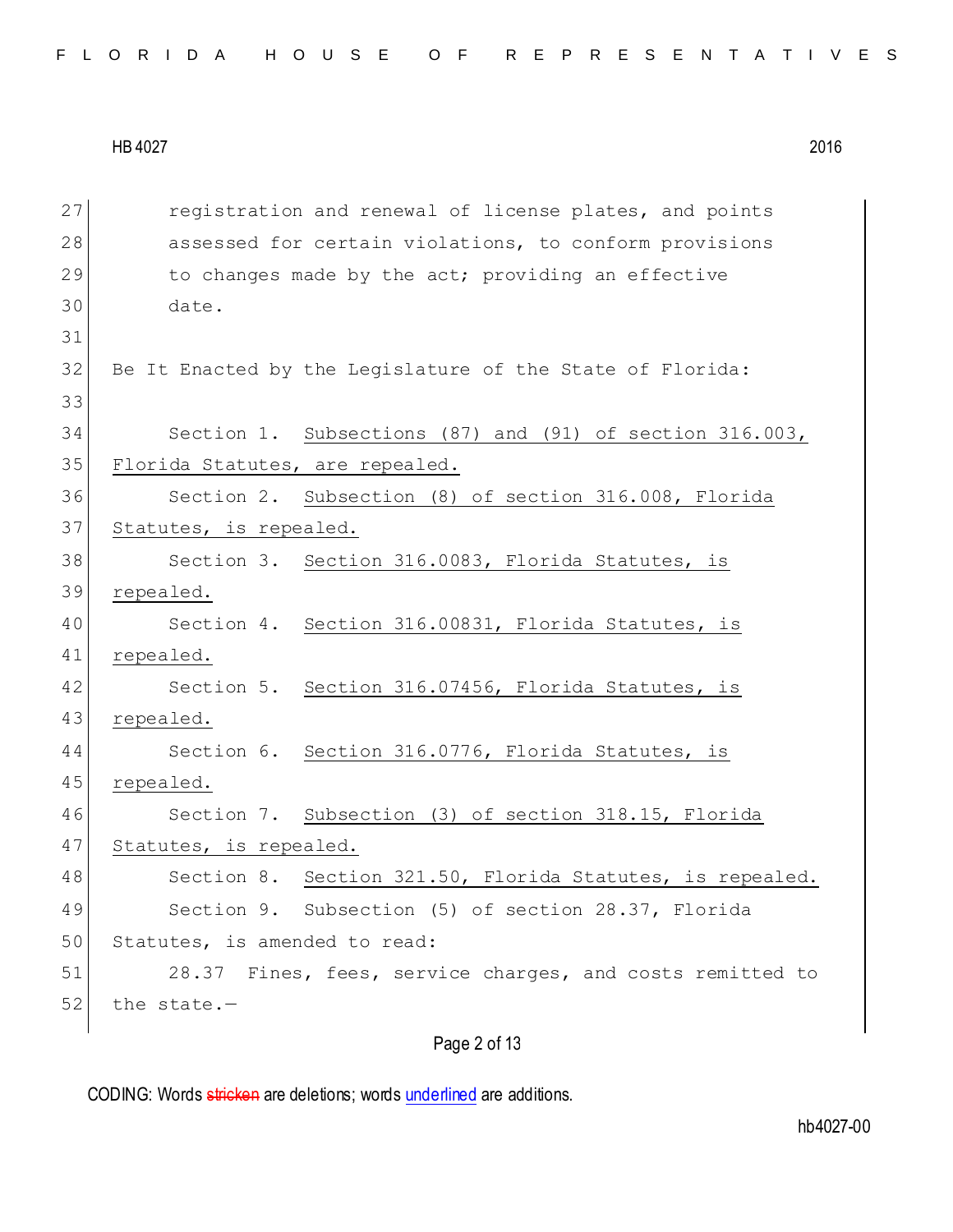| 53 | Ten percent of all court-related fines collected by<br>(5)             |
|----|------------------------------------------------------------------------|
| 54 | the clerk, except for penalties or fines distributed to counties       |
| 55 | or municipalities under $s. 316.0083(1)$ (b) 3. or s. 318.18 (15) (a), |
| 56 | shall be deposited into the clerk's Public Records Modernization       |
| 57 | Trust Fund to be used exclusively for additional clerk court-          |
| 58 | related operational needs and program enhancements.                    |
| 59 | Section 10. Paragraph (b) of subsection (1) and paragraph              |
| 60 | (a) of subsection (5) of section 316.640, Florida Statutes, are        |
| 61 | amended to read:                                                       |
| 62 | Enforcement. The enforcement of the traffic laws<br>316.640            |
| 63 | of this state is vested as follows:                                    |
| 64 | $STATE. -$<br>(1)                                                      |
| 65 | The Department of Transportation has authority to<br>$(b)1$ .          |
| 66 | enforce on all the streets and highways of this state all laws         |
| 67 | applicable within its authority.                                       |
| 68 | The Department of Transportation shall develop<br>2.a.                 |
| 69 | training and qualifications standards for toll enforcement             |
| 70 | officers whose sole authority is to enforce the payment of tolls       |
| 71 | pursuant to s. 316.1001. Nothing in this subparagraph shall be         |
| 72 | construed to permit the carrying of firearms or other weapons,         |
| 73 | nor shall a toll enforcement officer have arrest authority.            |
| 74 | b. For the purpose of enforcing s. 316.1001, governmental              |
| 75 | entities, as defined in s. 334.03, which own or operate a toll         |
| 76 | facility may employ independent contractors or designate               |
| 77 | employees as toll enforcement officers; however, any such toll         |
| 78 | enforcement officer must successfully meet the training and            |
|    | Page 3 of 13                                                           |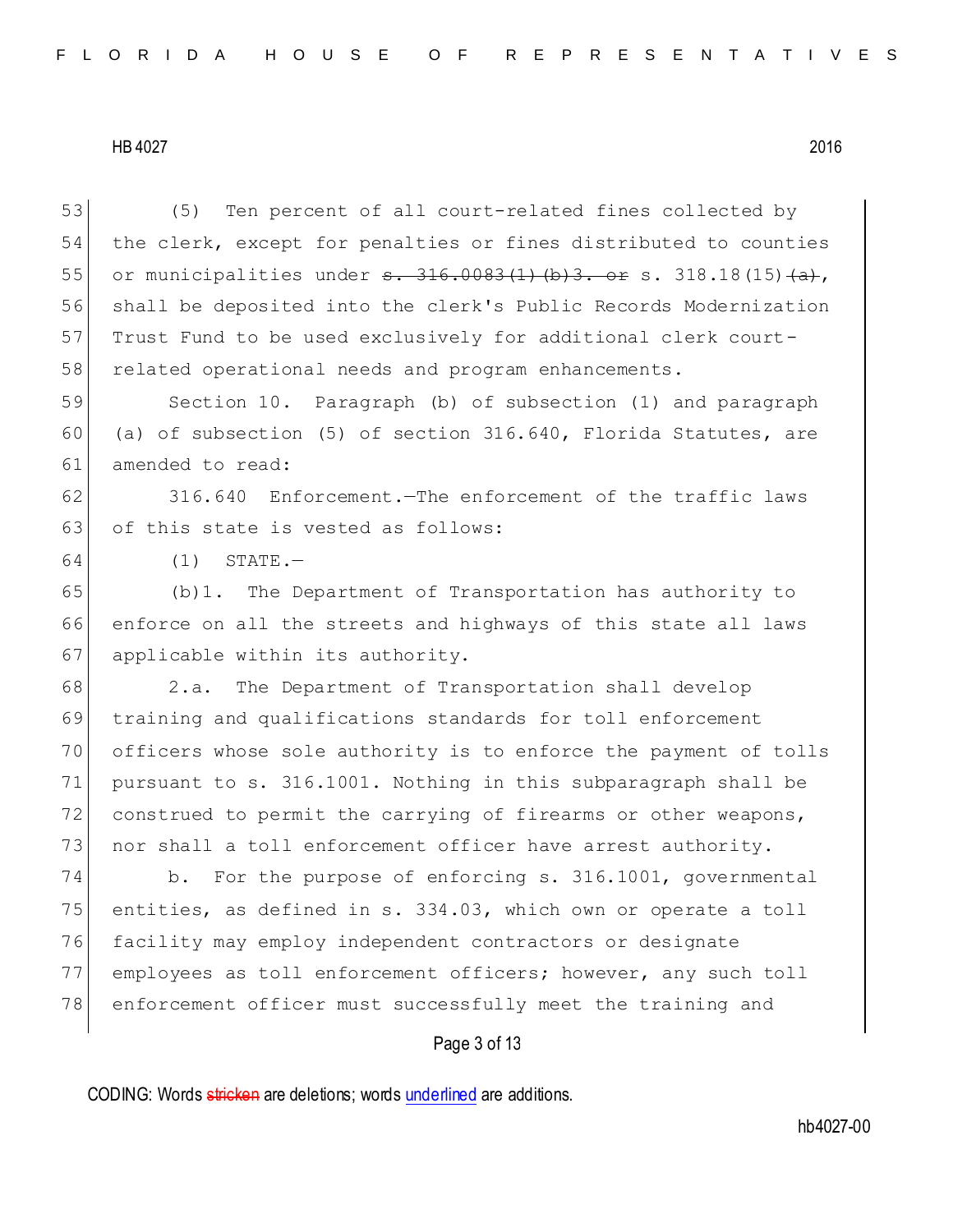79 qualifications standards for toll enforcement officers 80 established by the Department of Transportation. 81 3. For the purpose of enforcing s. 316.0083, the 82 department may designate employees as traffic infraction 83 enforcement officers. A traffic infraction enforcement officer 84 must successfully complete instruction in traffic enforcement 85 procedures and court presentation through the Selective Traffic 86 Enforcement Program as approved by the Division of Criminal 87 Justice Standards and Training of the Department of Law 88 Enforcement, or through a similar program, but may not 89 | necessarily otherwise meet the uniform minimum standards 90 established by the Criminal Justice Standards and Training 91 Commission for law enforcement officers or auxiliary law 92 enforcement officers under s. 943.13. This subparagraph does not 93 authorize the carrying of firearms or other weapons by a traffic 94 infraction enforcement officer and does not authorize a traffic 95 infraction enforcement officer to make arrests. The department's 96 traffic infraction enforcement officers must be physically 97 <del>located in the state.</del>

98 (5)(a) Any sheriff's department or police department of a 99 municipality may employ, as a traffic infraction enforcement 100 officer, any individual who successfully completes instruction 101 in traffic enforcement procedures and court presentation through 102 the Selective Traffic Enforcement Program as approved by the 103 Division of Criminal Justice Standards and Training of the 104 Department of Law Enforcement, or through a similar program, but

#### Page 4 of 13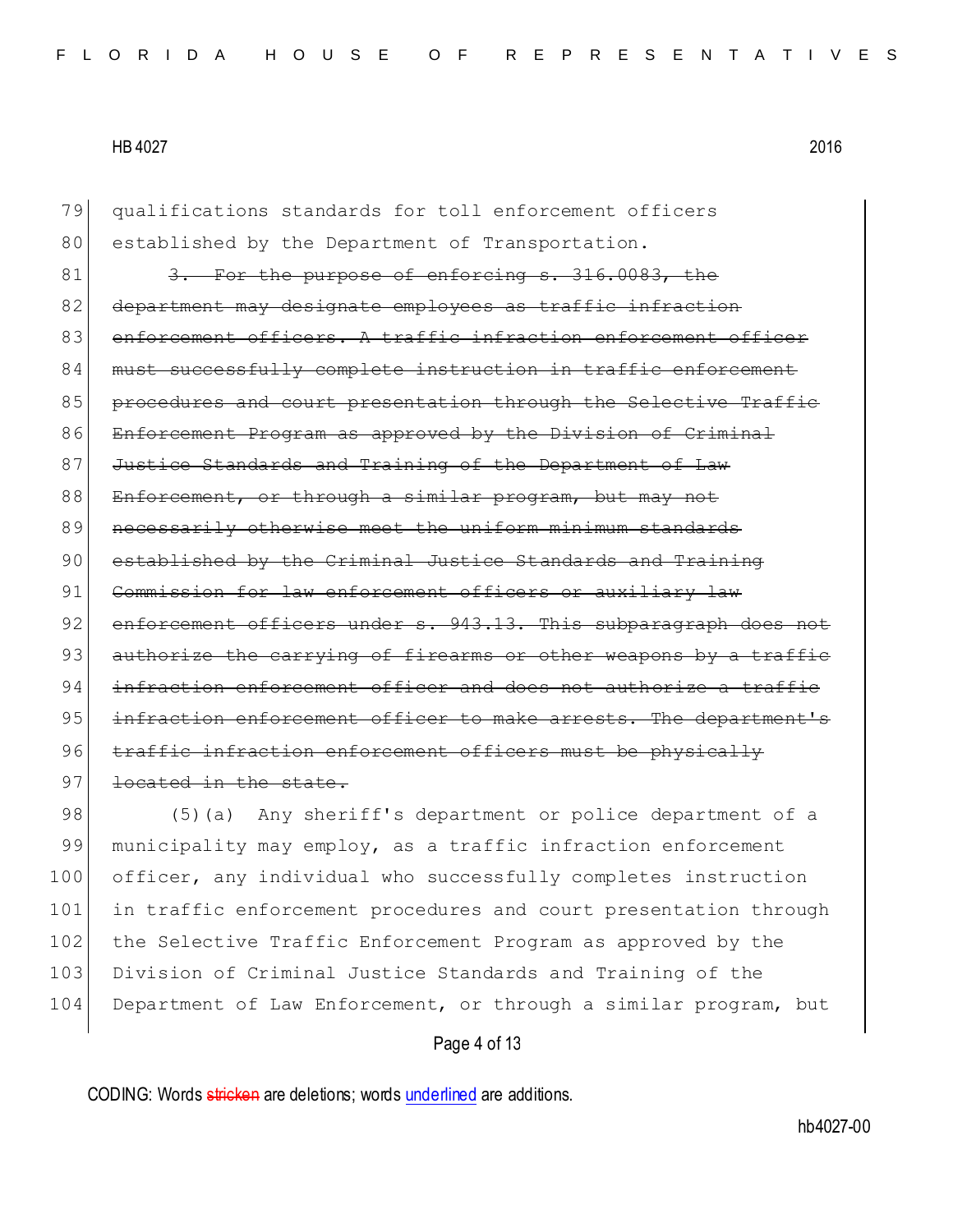HB 4027 2016 105 who does not necessarily otherwise meet the uniform minimum

106 standards established by the Criminal Justice Standards and 107 Training Commission for law enforcement officers or auxiliary 108 law enforcement officers under s. 943.13. Any such traffic 109 infraction enforcement officer who observes the commission of a 110 traffic infraction or, in the case of a parking infraction, who 111 observes an illegally parked vehicle may issue a traffic 112 citation for the infraction when, based upon personal 113 investigation, he or she has reasonable and probable grounds to 114 believe that an offense has been committed which constitutes a 115 noncriminal traffic infraction as defined in s. 318.14.  $H_{\rm H}$ 116 addition, any such traffic infraction enforcement officer may 117 issue a traffic citation under s. 316.0083. For purposes of 118 enforcing s. 316.0083, any sheriff's department or police 119 department of a municipality may designate employees as traffic 120 infraction enforcement officers. The traffic infraction 121 enforcement officers must be physically located in the county of 122 the respective sheriff's or police department.

123 Section 11. Paragraphs (a) and (c) of subsection (3) of 124 section 316.650, Florida Statutes, are amended to read: 125 316.650 Traffic citations.-

126 (3)(a) Except for a traffic citation issued pursuant to s. 127 316.1001 or s. 316.0083, each traffic enforcement officer, upon 128 issuing a traffic citation to an alleged violator of any 129 provision of the motor vehicle laws of this state or of any 130 traffic ordinance of any municipality or town, shall deposit the

Page 5 of 13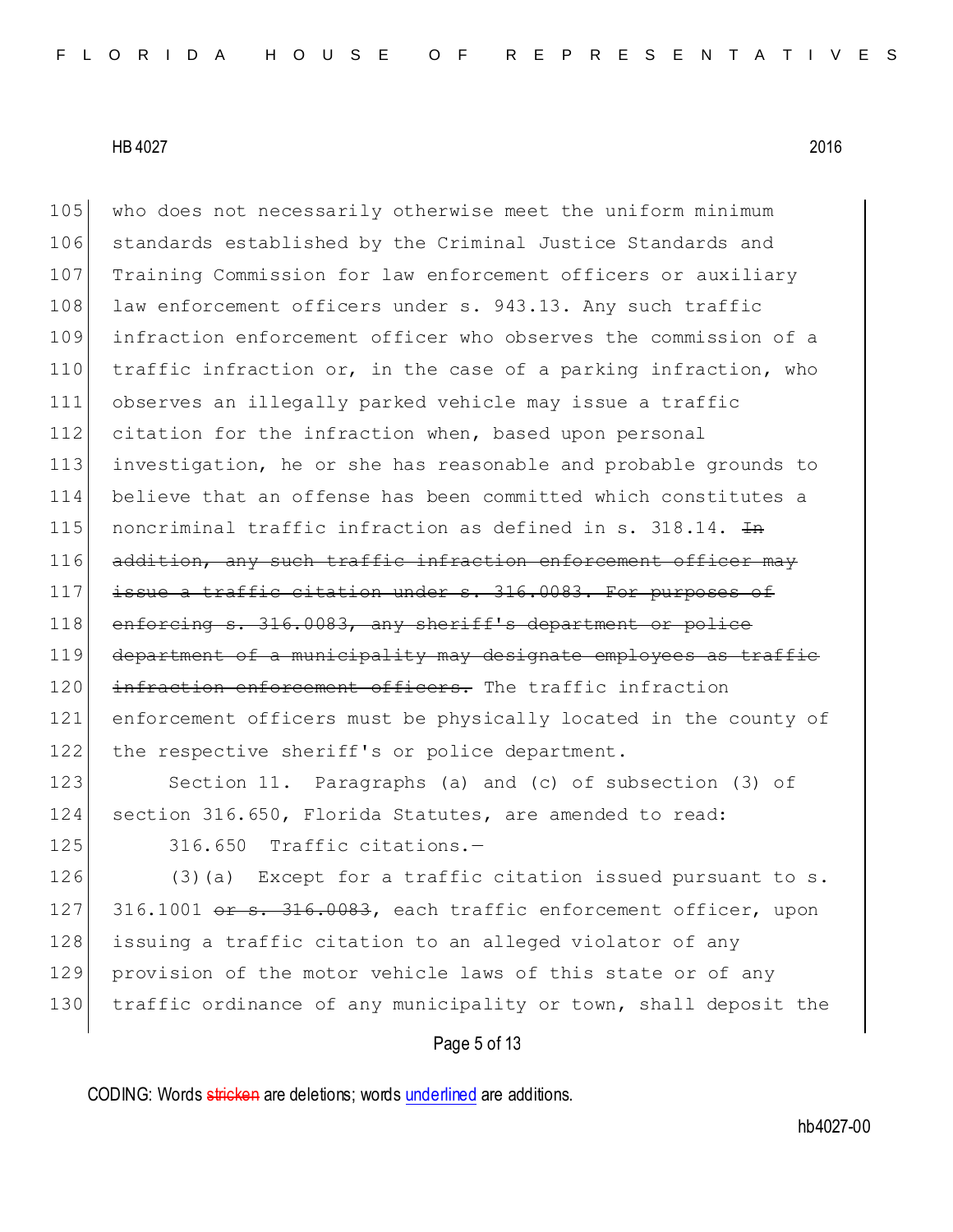131 original traffic citation or, in the case of a traffic 132 enforcement agency that has an automated citation issuance 133 system, the chief administrative officer shall provide by an 134 electronic transmission a replica of the citation data to a 135 court having jurisdiction over the alleged offense or with its 136 traffic violations bureau within 5 days after issuance to the 137 violator.

138  $\left($   $\left\{ \text{c}\right\}$  If a traffic citation is issued under s. 316.0083, 139 traffic infraction enforcement officer shall provide by 140 electronic transmission a replica of the traffic citation data 141 to the court having jurisdiction over the alleged offense or its 142 traffic violations bureau within 5 days after the date of 143 issuance of the traffic citation to the violator. If a hearing 144 is requested, the traffic infraction enforcement officer shall 145 provide a replica of the traffic notice of violation data to the 146 clerk for the local hearing officer having jurisdiction over 147 alleged offense within 14 days.

148 Section 12. Section 318.121, Florida Statutes, is amended 149 to read:

150 318.121 Preemption of additional fees, fines, surcharges, 151 and costs.-Notwithstanding any general or special law, or 152 municipal or county ordinance, additional fees, fines, 153 surcharges, or costs other than the court costs and surcharges 154 assessed under s. 318.18(11), (13), (18), and (19)<del>, and (22)</del> may 155 not be added to the civil traffic penalties assessed under this 156 chapter.

# Page 6 of 13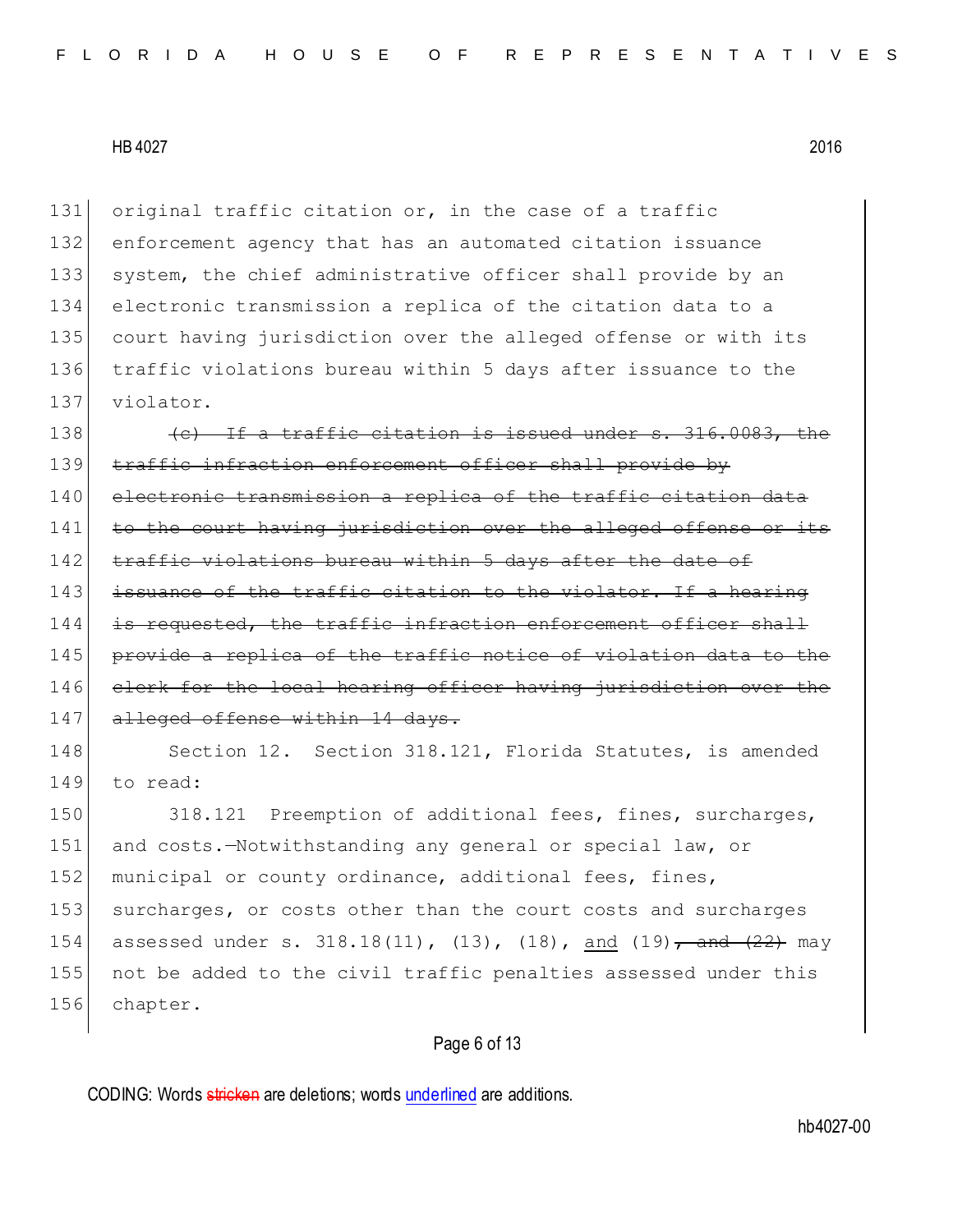157 Section 13. Subsection (2) of section 318.14, Florida 158 Statutes, is amended to read:

159 318.14 Noncriminal traffic infractions; exception; 160 procedures.-

161 (2) Except as provided in s. 316.1001(2) <del>ss. 316.1001(2)</del> 162 and 316.0083, any person cited for a violation requiring a 163 mandatory hearing listed in s. 318.19 or any other criminal 164 traffic violation listed in chapter 316 must sign and accept a 165 citation indicating a promise to appear. The officer may 166 indicate on the traffic citation the time and location of the 167 scheduled hearing and must indicate the applicable civil penalty 168 established in s. 318.18. For all other infractions under this 169 section, except for infractions under s. 316.1001, the officer 170 must certify by electronic, electronic facsimile, or written 171 signature that the citation was delivered to the person cited. 172 This certification is prima facie evidence that the person cited 173 was served with the citation.

174 Section 14. Subsections (15) and (22) of section 318.18, 175 Florida Statutes, are amended to read:

176 318.18 Amount of penalties. The penalties required for a 177 noncriminal disposition pursuant to s. 318.14 or a criminal 178 offense listed in s. 318.17 are as follows:

179  $(15)$   $(a)$ 1. One hundred and fifty-eight dollars for a 180 violation of s. 316.074(1) or s. 316.075(1)(c)1. when a driver 181 has failed to stop at a traffic signal and when enforced by a 182 <del>law enforcement officer</del>. Sixty dollars shall be distributed as

## Page 7 of 13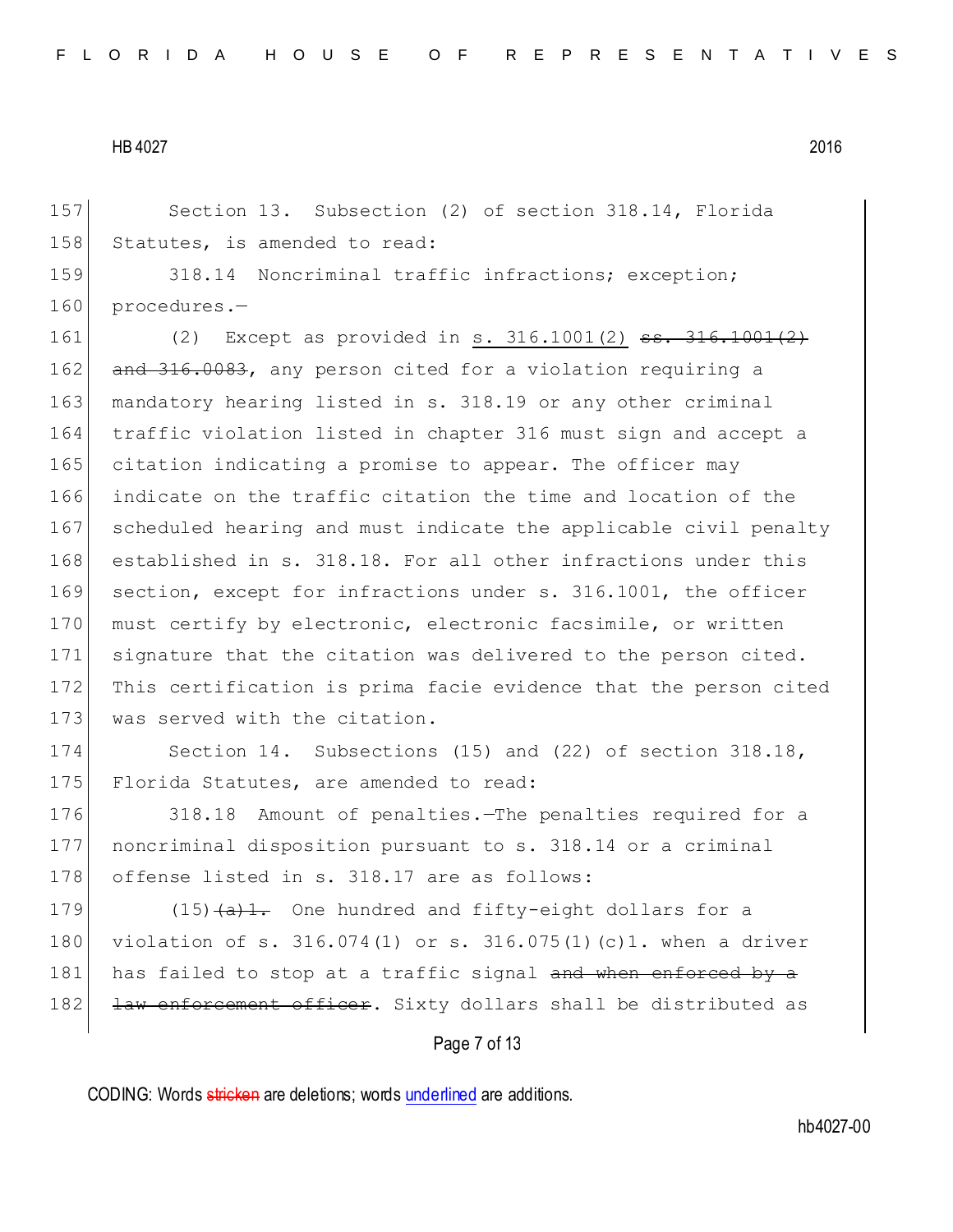provided in s. 318.21, \$30 shall be distributed to the General Revenue Fund, \$3 shall be remitted to the Department of Revenue 185 for deposit into the Brain and Spinal Cord Injury Trust Fund, and the remaining \$65 shall be remitted to the Department of Revenue for deposit into the Emergency Medical Services Trust 188 Fund of the Department of Health.

189 2. One hundred and fifty-eight dollars for a violation of  $190 \mid$  s. 316.074(1) or s. 316.075(1)(c)1. when a driver has failed 191 stop at a traffic signal and when enforced by the department's 192 traffic infraction enforcement officer. One hundred dollars 193 shall be remitted to the Department of Revenue for deposit into 194 the General Revenue Fund, \$45 shall be distributed to the county 195 for any violations occurring in any unincorporated areas of the 196 county or to the municipality for any violations occurring in 197 the incorporated boundaries of the municipality in which the 198 infraction occurred, \$10 shall be remitted to the Department of 199 Revenue for deposit into the Department of Health Emergency 200 Medical Services Trust Fund for distribution as provided in s.  $201$   $395.4036(1)$ , and \$3 shall be remitted to the Department of 202 Revenue for deposit into the Brain and Spinal Cord Injury Trust  $203$  Fund.

204 3. One hundred and fifty-eight dollars for a violation of 205  $\sigma$ . 316.074(1) or s. 316.075(1)(c)1. when a driver has failed to 206 stop at a traffic signal and when enforced by a county's or 207 municipality's traffic infraction enforcement officer. Seventy-208 five dollars shall be distributed to the county or municipality

Page 8 of 13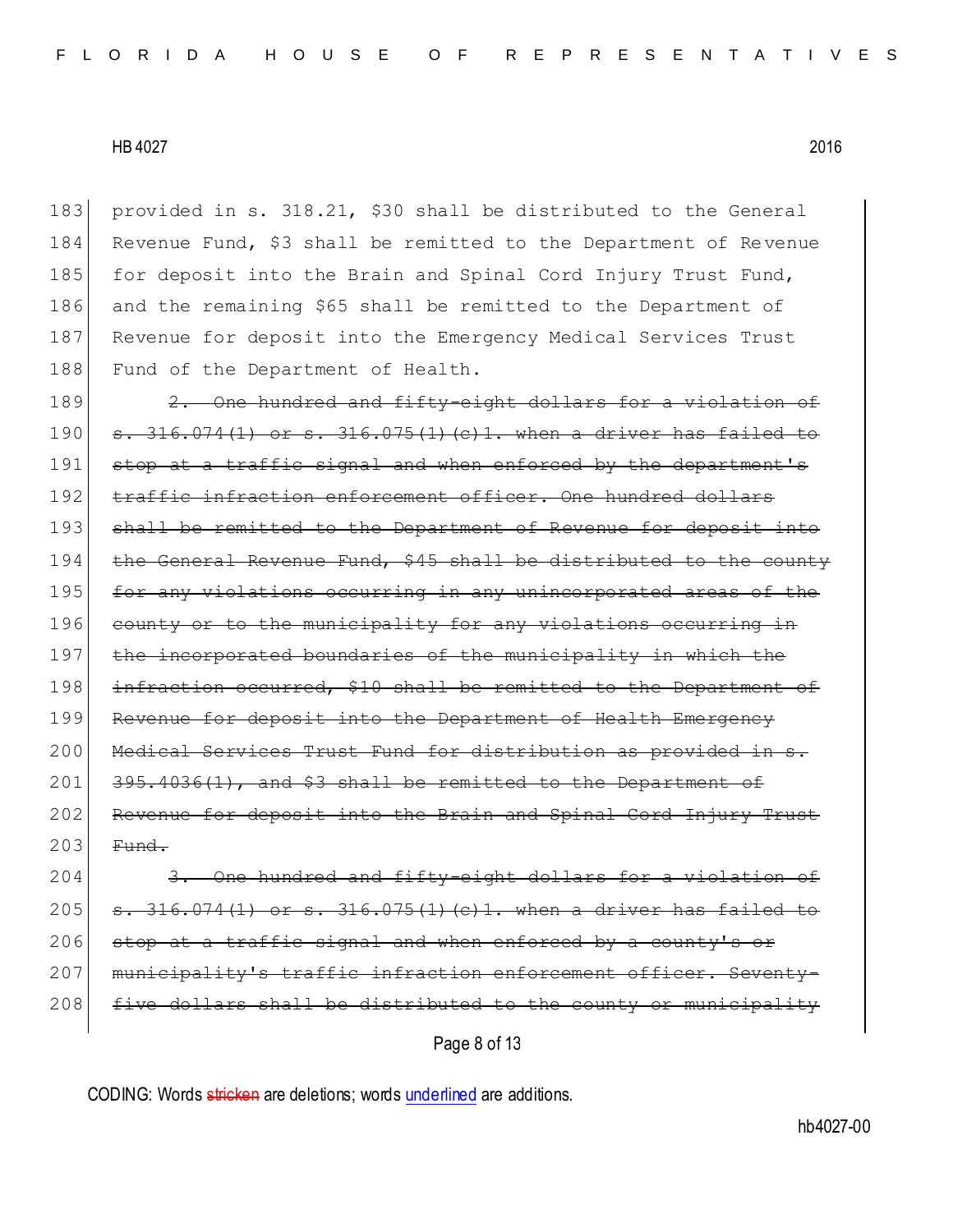Page 9 of 13  $209$  issuing the traffic citation, \$70 shall be remitted to the 210 Department of Revenue for deposit into the General Revenue Fund, 211 \$10 shall be remitted to the Department of Revenue for deposit 212 into the Department of Health Emergency Medical Services Trust 213 Fund for distribution as provided in  $s. 395.4036(1)$ , and  $$3$ 214 shall be remitted to the Department of Revenue for deposit into 215 the Brain and Spinal Cord Injury Trust Fund. 216 (b) Amounts deposited into the Brain and Spinal Cord 217 Injury Trust Fund pursuant to this subsection shall be 218 distributed quarterly to the Miami Project to Cure Paralysis and 219 shall be used for brain and spinal cord research.  $220$  (c) If a person who is mailed a notice of violation or 221 cited for a violation of s.  $316.074(1)$  or s.  $316.075(1)(c)1.$ , as 222 enforced by a traffic infraction enforcement officer under  $s$ . 223 316.0083, presents documentation from the appropriate 224 governmental entity that the notice of violation or traffic 225 citation was in error, the clerk of court or clerk to the local 226 hearing officer may dismiss the case. The clerk of court or 227 clerk to the local hearing officer may not charge for this  $228$  service. 229 (d) An individual may not receive a commission or per-230 ticket fee from any revenue collected from violations detected  $231$  through the use of a traffic infraction detector. A manufacturer 232 or vendor may not receive a fee or remuneration based upon the 233 number of violations detected through the use of a traffic 234 infraction detector.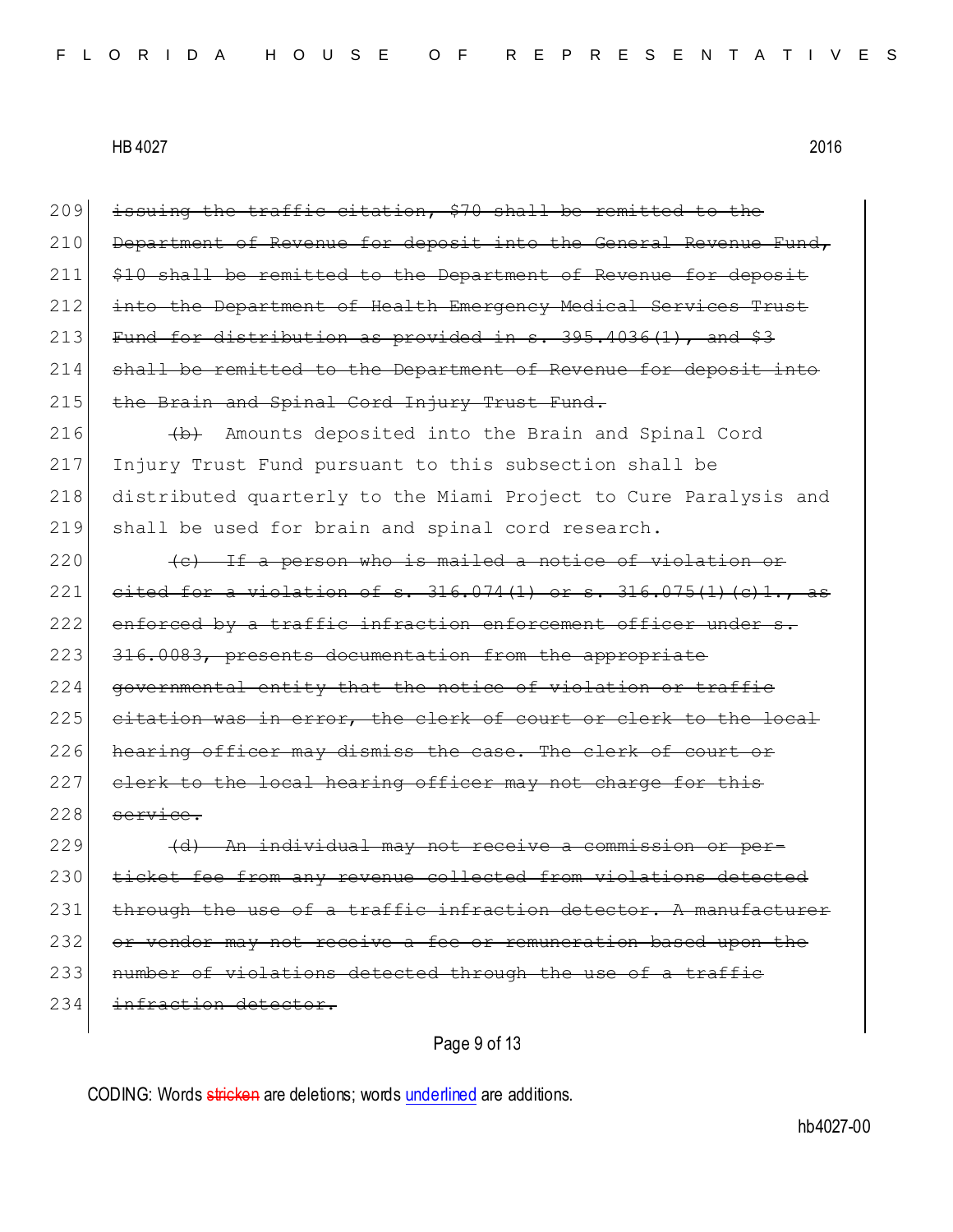| 235 | (e) Funds deposited into the Department of Health                    |
|-----|----------------------------------------------------------------------|
| 236 | Emergency Medical Services Trust Fund under this subsection          |
| 237 | shall be distributed as provided in $s. 395.4036(1)$ .               |
| 238 | $(22)$ In addition to the penalty prescribed under s.                |
| 239 | 316.0083 for violations enforced under s. 316.0083 which are         |
| 240 | upheld, the local hearing officer may also order the payment of      |
| 241 | county or municipal costs, not to exceed \$250.                      |
| 242 | Section 15. Subsection (8) of section 320.03, Florida                |
| 243 | Statutes, is amended to read:                                        |
| 244 | 320.03 Registration; duties of tax collectors;                       |
| 245 | International Registration Plan.-                                    |
| 246 | If the applicant's name appears on the list referred<br>(8)          |
| 247 | to in s. 316.1001(4), s. 316.1967(6), <del>s. 318.15(3),</del> or s. |
| 248 | 713.78(13), a license plate or revalidation sticker may not be       |
| 249 | issued until that person's name no longer appears on the list or     |
| 250 | until the person presents a receipt from the governmental entity     |
| 251 | or the clerk of court that provided the data showing that the        |
| 252 | fines outstanding have been paid. This subsection does not apply     |
| 253 | to the owner of a leased vehicle if the vehicle is registered in     |
| 254 | the name of the lessee of the vehicle. The tax collector and the     |
| 255 | clerk of the court are each entitled to receive monthly, as          |
| 256 | costs for implementing and administering this subsection, 10         |
| 257 | percent of the civil penalties and fines recovered from such         |
| 258 | persons. As used in this subsection, the term "civil penalties       |
| 259 | and fines" does not include a wrecker operator's lien as             |
| 260 | described in s. 713.78(13). If the tax collector has private tag     |
|     |                                                                      |

Page 10 of 13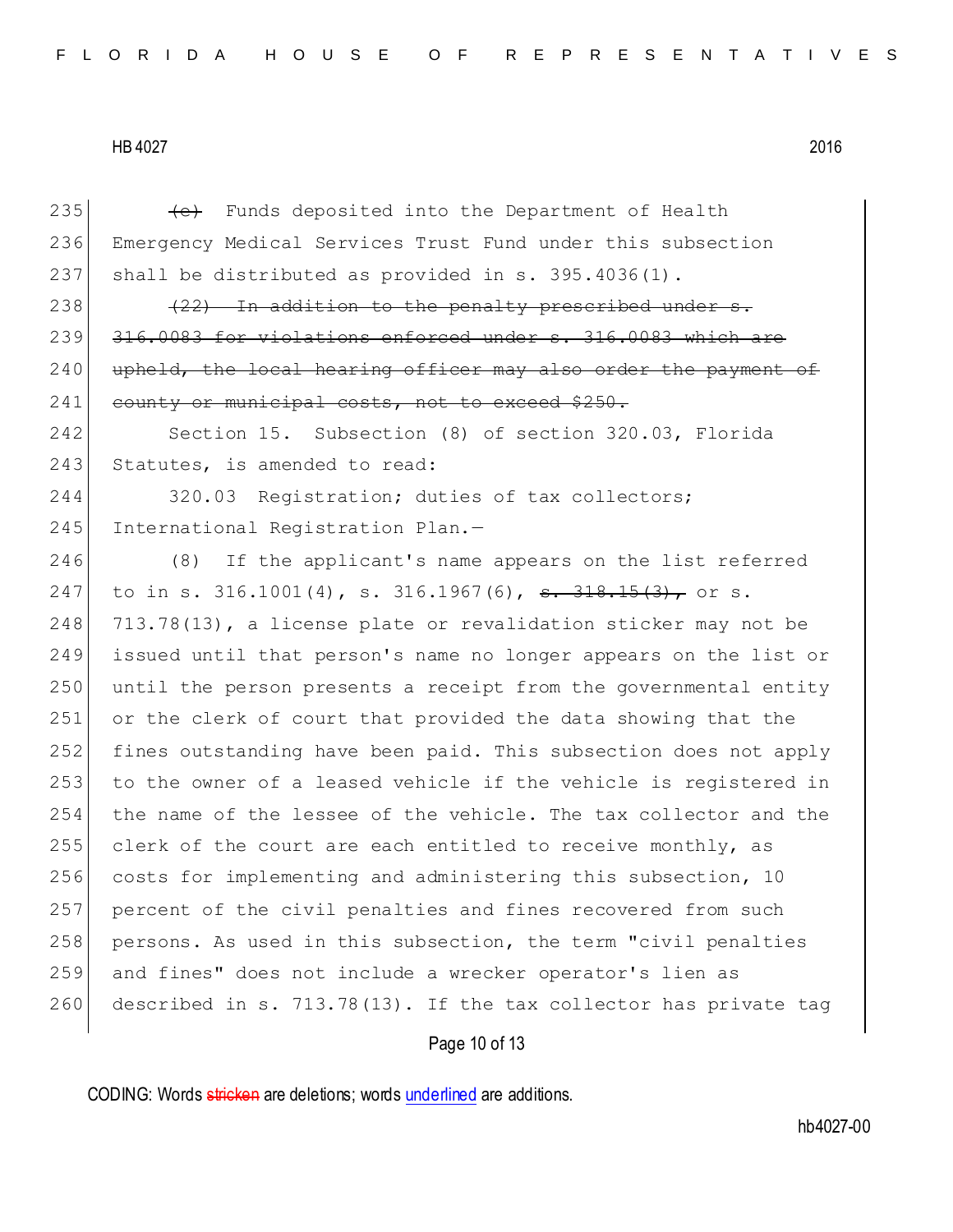261 agents, such tag agents are entitled to receive a pro rata share 262 of the amount paid to the tax collector, based upon the 263 percentage of license plates and revalidation stickers issued by 264 the tag agent compared to the total issued within the county. 265 The authority of any private agent to issue license plates shall 266 be revoked, after notice and a hearing as provided in chapter  $267$  120, if he or she issues any license plate or revalidation 268 sticker contrary to the provisions of this subsection. This 269 section applies only to the annual renewal in the owner's birth 270 month of a motor vehicle registration and does not apply to the 271 transfer of a registration of a motor vehicle sold by a motor 272 vehicle dealer licensed under this chapter, except for the 273 transfer of registrations which includes the annual renewals. 274 This section does not affect the issuance of the title to a 275 motor vehicle, notwithstanding s. 319.23(8)(b).

276 Section 16. Paragraph (d) of subsection (3) of section 277 322.27, Florida Statutes, is amended to read:

278 322.27 Authority of department to suspend or revoke driver 279 license or identification card.-

280 (3) There is established a point system for evaluation of 281 convictions of violations of motor vehicle laws or ordinances, 282 and violations of applicable provisions of s. 403.413(6)(b) when 283 such violations involve the use of motor vehicles, for the 284 determination of the continuing qualification of any person to 285 operate a motor vehicle. The department is authorized to suspend 286 the license of any person upon showing of its records or other

# Page 11 of 13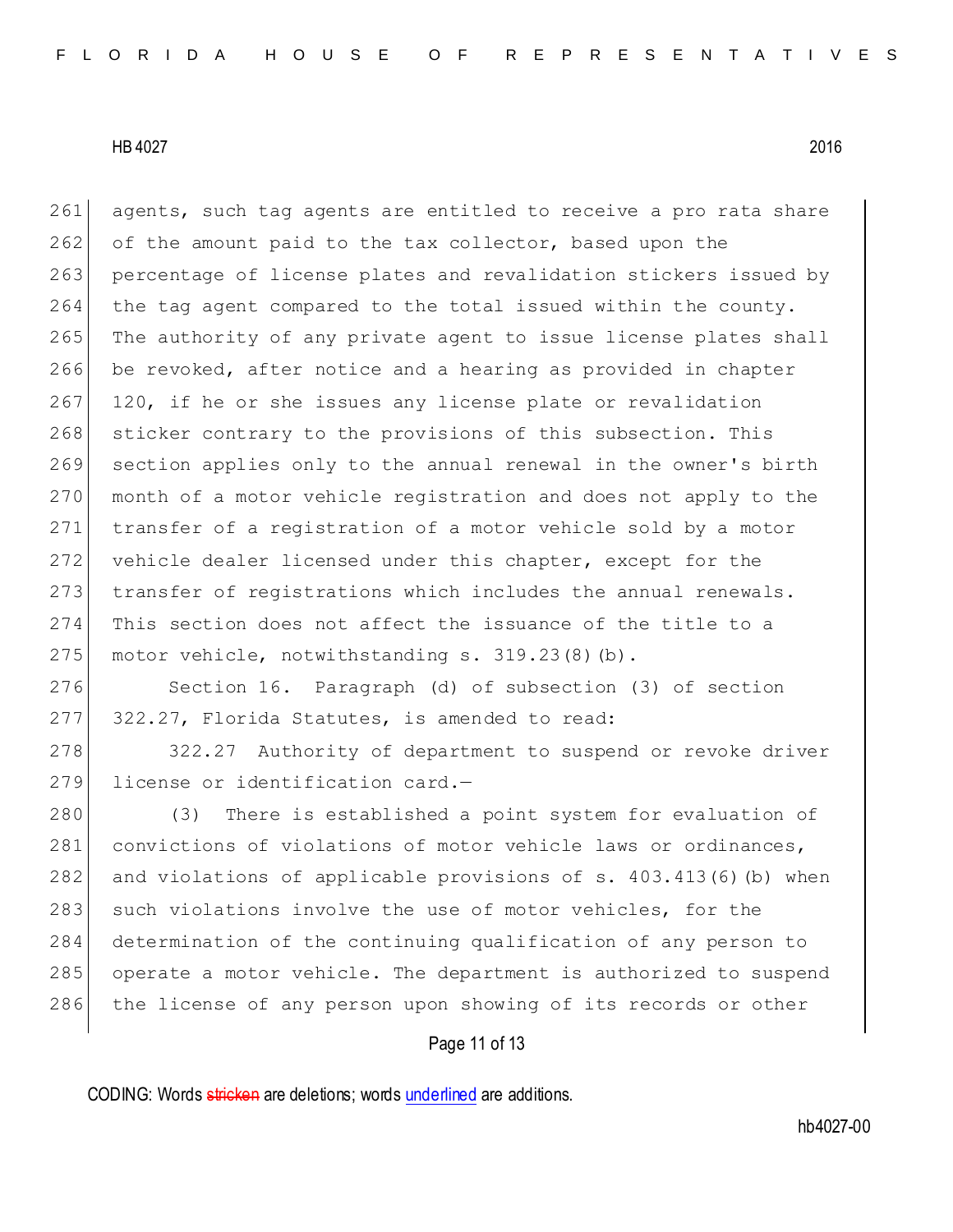| 287 | good and sufficient evidence that the licensee has been            |
|-----|--------------------------------------------------------------------|
| 288 | convicted of violation of motor vehicle laws or ordinances, or     |
| 289 | applicable provisions of s. $403.413(6)$ (b), amounting to 12 or   |
| 290 | more points as determined by the point system. The suspension      |
| 291 | shall be for a period of not more than 1 year.                     |
| 292 | The point system shall have as its basic element a<br>(d)          |
| 293 | graduated scale of points assigning relative values to             |
| 294 | convictions of the following violations:                           |
| 295 | Reckless driving, willful and wanton-4 points.<br>1.               |
| 296 | Leaving the scene of a crash resulting in property<br>2.           |
| 297 | damage of more than \$50-6 points.                                 |
| 298 | 3.<br>Unlawful speed, or unlawful use of a wireless                |
| 299 | communications device, resulting in a crash-6 points.              |
| 300 | Passing a stopped school bus-4 points.<br>4.                       |
| 301 | 5.<br>Unlawful speed:                                              |
| 302 | Not in excess of 15 miles per hour of lawful or posted<br>a.       |
| 303 | speed-3 points.                                                    |
| 304 | In excess of 15 miles per hour of lawful or posted<br>b.           |
| 305 | speed-4 points.                                                    |
| 306 | A violation of a traffic control signal device as<br>6.            |
| 307 | provided in s. $316.074(1)$ or s. $316.075(1)$ (c) $1.-4$ points.  |
| 308 | However, no points shall be imposed for a violation of             |
| 309 | $316.074(1)$ or s. $316.075(1)$ (c) 1. when a driver has failed to |
| 310 | stop at a traffic signal and when enforced by a traffic            |
| 311 | infraction enforcement officer. In addition, a violation of s.     |
| 312 | $316.074(1)$ or s. $316.075(1)$ (c)1. when a driver has failed to  |
|     | Page 12 of 13                                                      |